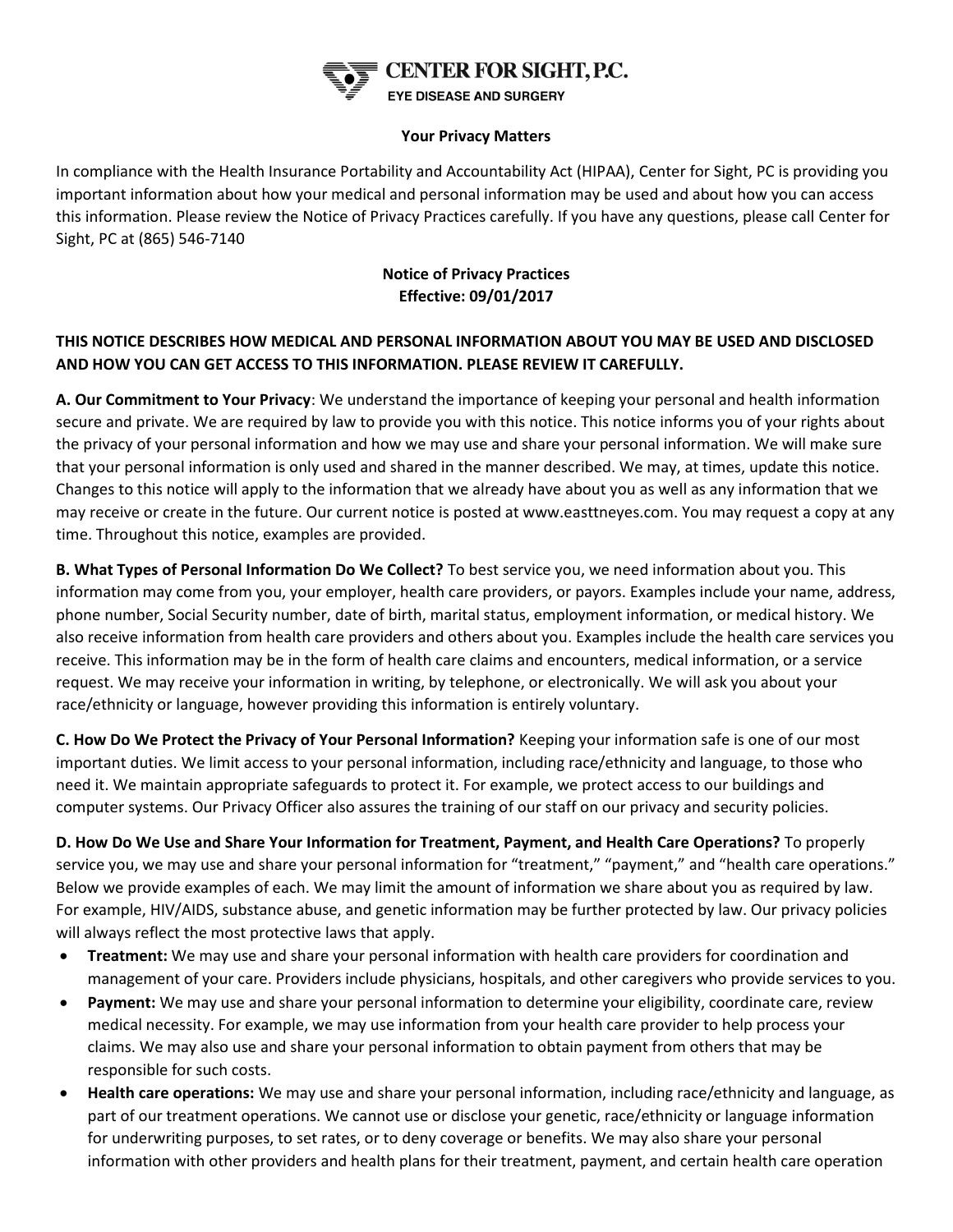# CENTER FOR SIGHT, P.C. **EYE DISEASE AND SURGERY**

purposes. For example, we may share personal information with health plans identified by you when those plans may be responsible to pay for certain health care benefits or we may share language data with health care practitioners and providers to inform them about your communication needs.

**E. What Other Ways Do We Use or Share Your Information?** We may also use or share your personal information for the following:

- **Medical home / accountable care organizations:** We may work with your primary care physician, hospitals and other health care providers to help coordinate your treatment and care. Your information may be shared with your health care providers to assist in a team-based approach to your health.
- **Health care oversight and law enforcement:** To comply with federal or state oversight agencies. These may include, but are not limited to, your state department of insurance or the U.S. Department of Labor.
- **Legal proceedings:** To comply with a court order or other lawful process.
- **Treatment options:** To inform you about treatment options or health-related benefits or services.
- Research: To researchers so long as all procedures required by law have been taken to protect the privacy of the data.
- **Others involved in your health care:** We may share certain personal information with a relative, such as your spouse, or others you have identified as being involved in your care or payment for that care.
- **Personal representatives:** We may share personal information with those having a relationship that gives them the right to act on your behalf. Examples include parents of an unemancipated minor or those having a Power of Attorney.
- **Other situations**: We also may share personal information in certain public interest situations. Examples include protecting victims of abuse or neglect; preventing a serious threat to health or safety; tracking diseases or medical devices; or informing military or veteran authorities if you are an armed forces member. We may also share your information with coroners; for workers' compensation; for national security; and as required by law.

**F. What About Other Sharing of Information?** We will obtain your written permission to use or share your health information for reasons not identified by this notice and not otherwise permitted or required by law. For example, we will not share your psychotherapy notes, use or share your health information for marketing purposes or sell your health information unless you give written permission or applicable law permits the use or disclosure. If you withdraw your permission, we will no longer use or share your health information for those reasons.

### **G. Rights Established by Law**

- **Requesting restrictions:** You can request a restriction on the use or sharing of your health information for treatment, payment, or health care operations. However, we may not agree to a requested restriction.
- **Confidential communications**: You can request that we communicate with you about your health and related issues in a certain way, or at a certain location. For example, you may ask that we contact you by mail, rather than by telephone, or at work, rather than at home. We will accommodate reasonable requests.
- **Access and copies:** You can inspect and obtain a copy of certain health information. We may charge a fee for the costs of copying, mailing, labor, and supplies related to your request. We may deny your request to inspect or copy in some situations. In some cases, denials allow for a review of our decision. We will notify you of any costs pertaining to these requests, and you may withdraw your request before you incur any costs. You may also request your health information in an alternative format.